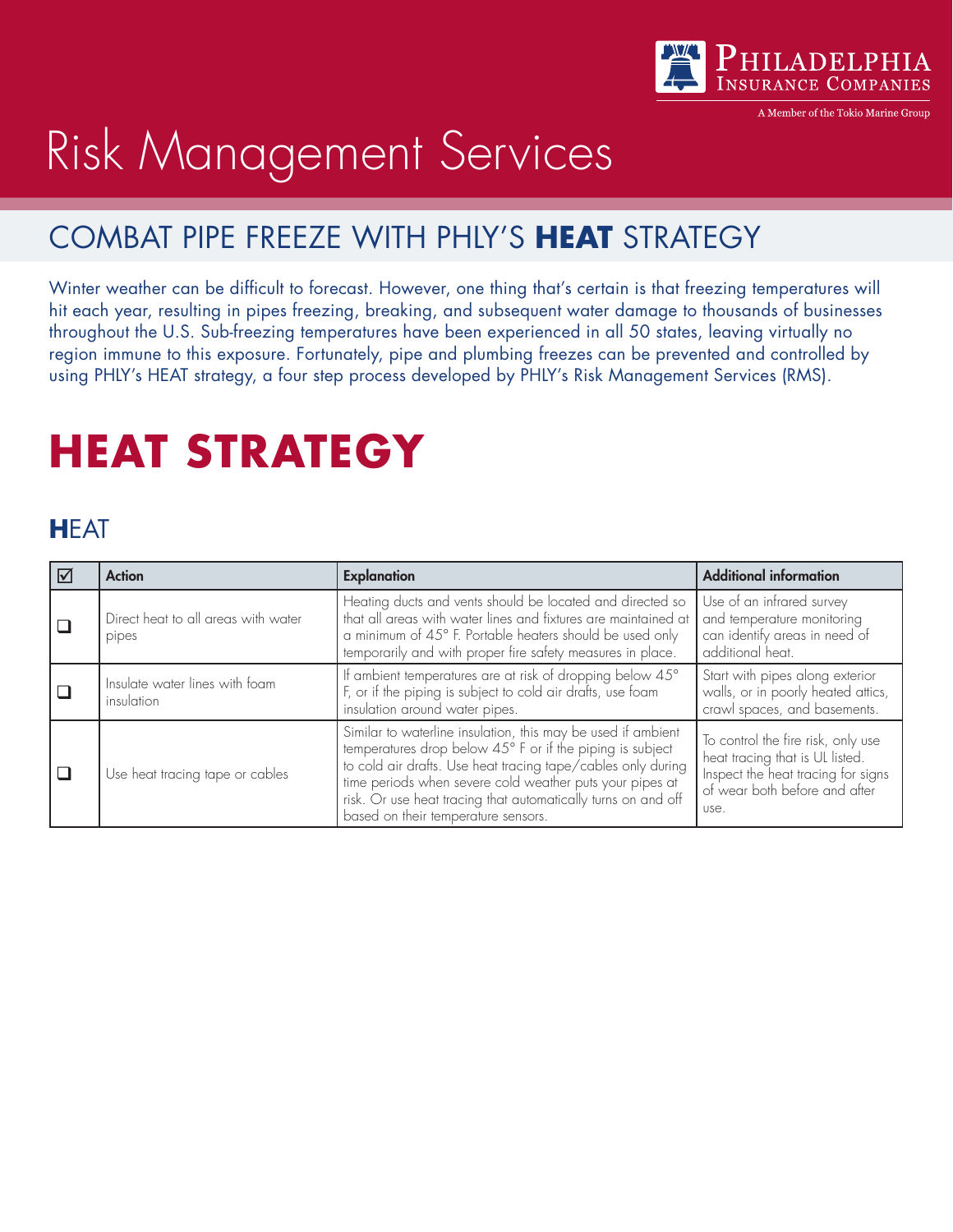### PHLY'S HEAT STRATEGY - *continued*

#### **E**XAMINE

|        | <b>Action</b>                                   | <b>Explanation</b>                                                                                                                                                                                                                                                                                                                                                                                                                                                                                | <b>Additional information</b>                                                                                                                                                                                            |
|--------|-------------------------------------------------|---------------------------------------------------------------------------------------------------------------------------------------------------------------------------------------------------------------------------------------------------------------------------------------------------------------------------------------------------------------------------------------------------------------------------------------------------------------------------------------------------|--------------------------------------------------------------------------------------------------------------------------------------------------------------------------------------------------------------------------|
| $\Box$ | Make necessary repairs and new<br>installations | Conduct your winterization inspections in fall months to<br>allow sufficient time for appropriate repairs and/or new<br>installations. Ensure that these are listed on your ongoing<br>preventative maintenance schedule.                                                                                                                                                                                                                                                                         | Access PHLY's Winter Weather<br>Checklist for additional review<br>items                                                                                                                                                 |
| ❏      | Inspect for additional insulation needs         | Inspect attics, basements, crawl spaces, and exterior walls to<br>determine if additional insulation is needed                                                                                                                                                                                                                                                                                                                                                                                    | Residential: https://www.<br>energystar.gov/index.<br>cfm <sup>2</sup> c=home_sealing.hm<br>improvement_insulation_table<br>Commercial: https://www.<br>iccsafe.org/gr/Documents/<br>ECC-Toolkit/2009_IECC<br>Update.pdf |
| □      | Test building systems                           | Boilers, furnaces, and hot water heaters should be inspected<br>and serviced prior to winter. Also, inspect and test any other<br>freeze control devices, such as temperature monitors, water<br>detection devices, and water flow monitors. If your fire<br>sprinkler system uses antifreeze for piping in cold areas, have<br>the solution tested for proper concentration. Dry pipe fire<br>sprinkler systems should be fully drained. Ensure all systems<br>have properly functioning alarms. | For antifreeze fire sprinkler<br>system requirements, see:<br>http://www.nortechsystems.<br>com/2018/03/16/<br>antifreeze-fire-sprinkler-system/                                                                         |
| $\Box$ | Conduct an infrared survey                      | An infrared survey, using a thermographic camera, can help<br>identify air drafts and other areas vulnerable to freezing<br>exterior temperatures. This heat-sensing camera can produce<br>digital photos with thermal readings. Action can then be<br>taken to weatherize your building in the areas that will<br>produce the most impact.                                                                                                                                                       | PHLY's RMS can help arrange<br>for this service. For more<br>information see: https://www.<br>energy.gov/energysaver/<br>thermographic-inspections                                                                       |
| ப      | Seal your building envelope                     | Take the results of your infrared survey and physical<br>inspections of your building and reinforce gaps in the<br>building envelope with caulk, spray foam sealant, or other<br>materials to keep cold drafts out.                                                                                                                                                                                                                                                                               | For more information, see:<br>https://smarterhouse.org/<br>home-systems-energy/building-<br>envelope                                                                                                                     |

#### **A**LLEVIATE

| <b>Action</b>                    | Explanation                                                                                                                                                                                                                             | <b>Additional information</b>         |
|----------------------------------|-----------------------------------------------------------------------------------------------------------------------------------------------------------------------------------------------------------------------------------------|---------------------------------------|
| Keep water lines warm and moving | Keep kitchen and bathroom cabinet doors open. Allow<br>water to slowly run during severely cold weather events.<br>If the water pipes freeze, an open water outlet will help<br>alleviate pressure and possibly prevent a pipe breakage | Run both hot and cold water<br>lines. |